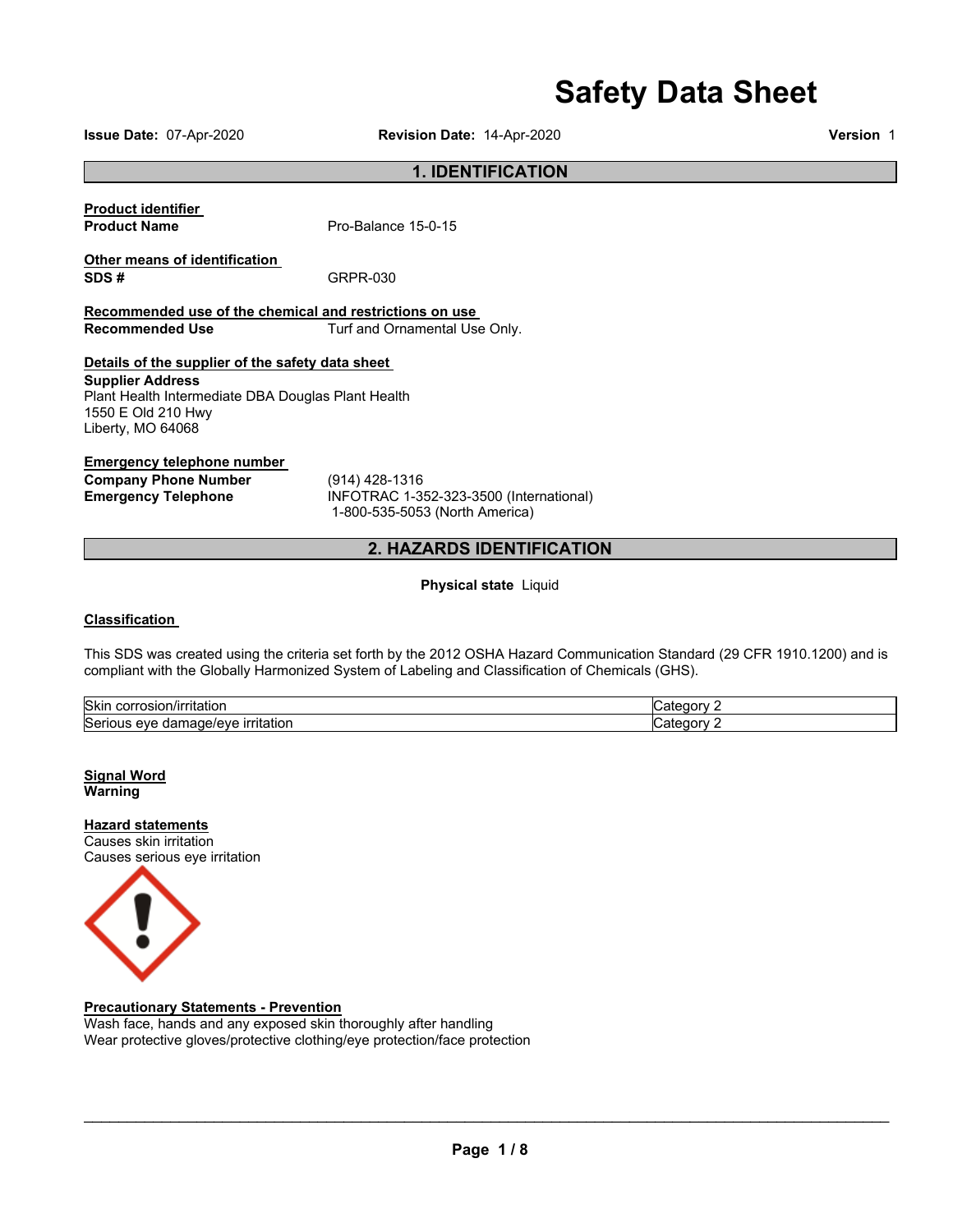#### **Precautionary Statements - Response**

IF IN EYES: Rinse cautiously with water for several minutes. Remove contact lenses, if present and easy to do. Continue rinsing If eye irritation persists: Get medical advice/attention IF ON SKIN: Wash with plenty of water and soap Take off contaminated clothing and wash before reuse If skin irritation occurs: Get medical advice/attention

\_\_\_\_\_\_\_\_\_\_\_\_\_\_\_\_\_\_\_\_\_\_\_\_\_\_\_\_\_\_\_\_\_\_\_\_\_\_\_\_\_\_\_\_\_\_\_\_\_\_\_\_\_\_\_\_\_\_\_\_\_\_\_\_\_\_\_\_\_\_\_\_\_\_\_\_\_\_\_\_\_\_\_\_\_\_\_\_\_\_\_\_\_

# **3. COMPOSITION/INFORMATION ON INGREDIENTS**

| <b>Chemical name</b>                                         | <b>CAS No</b> | Weight-%  |
|--------------------------------------------------------------|---------------|-----------|
| Urea                                                         | $57-13-6$     | 40-50     |
| Potassium Carbonate                                          | 584-08-7      | $10 - 20$ |
| Fe EDTA                                                      | 15708-41-5    | 1.0       |
| Manganese EDTA                                               | 15375-84-5    | 1.0       |
| Ethylenediaminetetraacetic acid copper salt,<br>tetrahydrate | 14025-15-1    | 1.0       |

\*\*If Chemical Name/CAS No is "proprietary" and/or Weight-% is listed as a range, the specific chemical identity and/or percentage of composition has been withheld as a trade secret.\*\*

# **4. FIRST AID MEASURES**

#### **Description of first aid measures**

| <b>Eve Contact</b>  | Immediately flush with plenty of water. After initial flushing, remove any contact lenses and<br>continue flushing for at least 15 minutes. If eye irritation persists: Get medical<br>advice/attention. |
|---------------------|----------------------------------------------------------------------------------------------------------------------------------------------------------------------------------------------------------|
| <b>Skin Contact</b> | Wash off immediately with soap and plenty of water while removing all contaminated<br>clothes and shoes. If skin irritation persists, call a physician.                                                  |
| Inhalation          | Remove exposed individual(s) to fresh air for 20 minutes. Consult a physician/poison center<br>if individual's condition declines or if symptoms persist.                                                |
| Ingestion           | Rinse mouth. Do NOT induce vomiting. Drink 1 or 2 glasses of water. Never give anything<br>by mouth to an unconscious person. Call a poison center or doctor/physician if you feel<br>unwell.            |
|                     | Most important symptoms and effects, both acute and delayed                                                                                                                                              |

**Symptoms** Causes eye and skin irritation. May cause nausea, vomiting, stomach ache, and diarrhea.

#### **Indication of any immediate medical attention and special treatment needed**

**Notes to Physician**  Treat symptomatically.

# **5. FIRE-FIGHTING MEASURES**

#### **Suitable Extinguishing Media**

Use extinguishing measures that are appropriate to local circumstances and the surrounding environment.

#### **Unsuitable Extinguishing Media** Not determined.

# **Specific Hazards Arising from the Chemical**

Product is not flammable or combustible.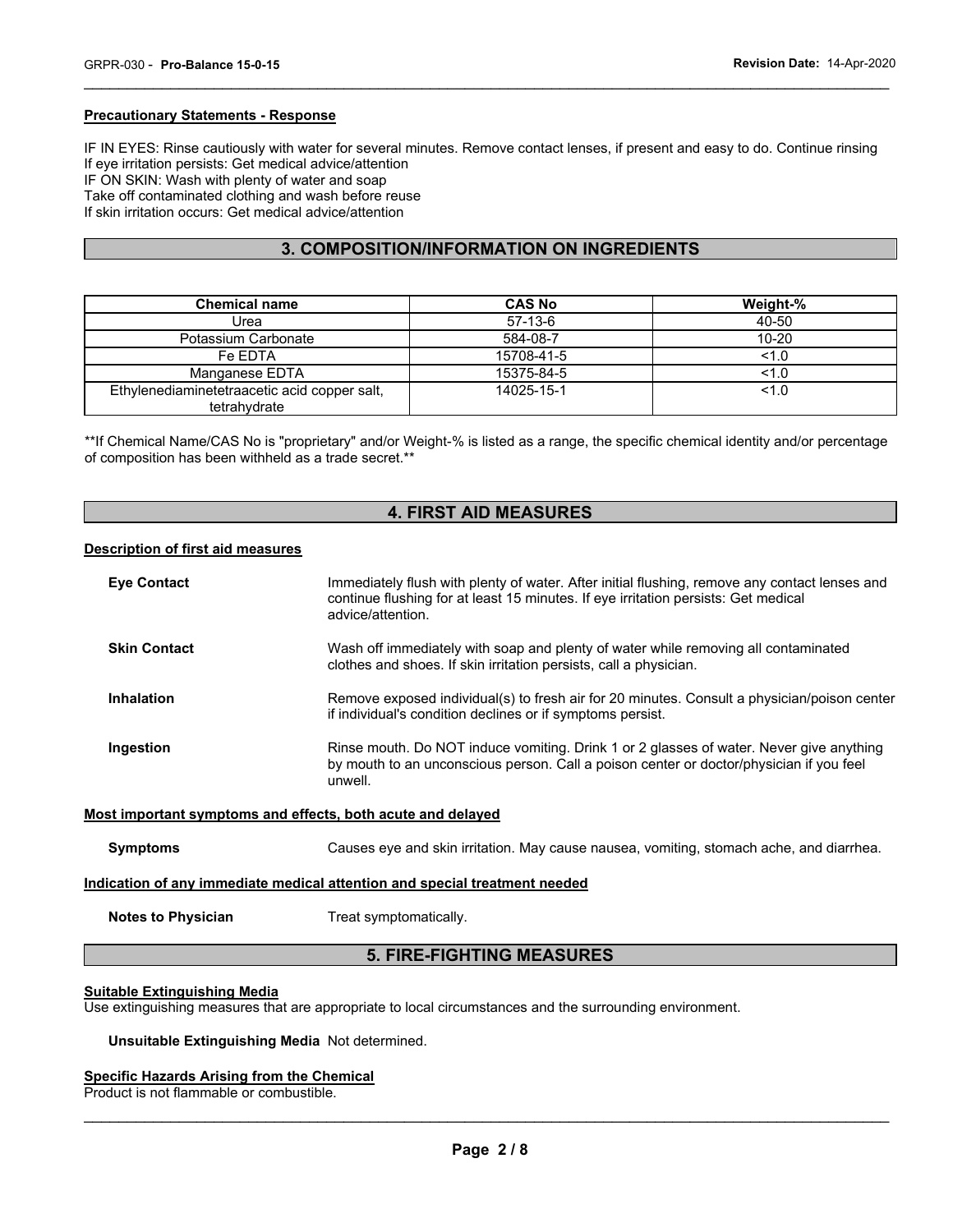#### **Protective equipment and precautions for firefighters**

As in any fire, wear self-contained breathing apparatus pressure-demand, MSHA/NIOSH (approved or equivalent) and full protective gear.

# **6. ACCIDENTAL RELEASE MEASURES**

\_\_\_\_\_\_\_\_\_\_\_\_\_\_\_\_\_\_\_\_\_\_\_\_\_\_\_\_\_\_\_\_\_\_\_\_\_\_\_\_\_\_\_\_\_\_\_\_\_\_\_\_\_\_\_\_\_\_\_\_\_\_\_\_\_\_\_\_\_\_\_\_\_\_\_\_\_\_\_\_\_\_\_\_\_\_\_\_\_\_\_\_\_

| Personal precautions, protective equipment and emergency procedures |                                                                                                                                                                                  |  |  |  |
|---------------------------------------------------------------------|----------------------------------------------------------------------------------------------------------------------------------------------------------------------------------|--|--|--|
| <b>Personal Precautions</b>                                         | Use personal protective equipment as required.                                                                                                                                   |  |  |  |
| <b>Environmental precautions</b>                                    |                                                                                                                                                                                  |  |  |  |
| <b>Environmental precautions</b>                                    | See Section 12 for additional Ecological Information.                                                                                                                            |  |  |  |
| Methods and material for containment and cleaning up                |                                                                                                                                                                                  |  |  |  |
| <b>Methods for Containment</b>                                      | Prevent further leakage or spillage if safe to do so. Soak up and contain spill with an<br>absorbent material.                                                                   |  |  |  |
| <b>Methods for Clean-Up</b>                                         | Reclaim where possible. Sweep up and shovel into suitable containers for disposal.                                                                                               |  |  |  |
| <b>7. HANDLING AND STORAGE</b>                                      |                                                                                                                                                                                  |  |  |  |
| Precautions for safe handling                                       |                                                                                                                                                                                  |  |  |  |
| <b>Advice on Safe Handling</b>                                      | Handle in accordance with good industrial hygiene and safety practice. Wear appropriate<br>personal protective equipment. Wash face, hands and any exposed skin thoroughly after |  |  |  |

# **Conditions for safe storage, including any incompatibilities**

clothing.

| <b>Storage Conditions</b> | Keep containers tightly closed in a dry, cool and well-ventilated place. |
|---------------------------|--------------------------------------------------------------------------|
| Incompatible Materials    | Strong oxidizing agents. Strong acids. Strong bases.                     |

# **8. EXPOSURE CONTROLS/PERSONAL PROTECTION**

handling. Do not breathe dust/fume/gas/mist/vapors/spray. Avoid contact with skin, eyes or

# **Exposure Guidelines**

| <b>Chemical name</b>                   | <b>ACGIH TLV</b>                | <b>OSHA PEL</b>                       | <b>NIOSH IDLH</b>                       |
|----------------------------------------|---------------------------------|---------------------------------------|-----------------------------------------|
| Fe EDTA                                | TWA: 1 $mq/m3$ Fe               | (vacated) TWA: $1 \text{ mg/m}^3$ Fe  | TWA: $1 \text{ mg/m}^3$ Fe              |
| 15708-41-5                             |                                 |                                       |                                         |
| Manganese EDTA                         |                                 | (vacated) Ceiling: $5 \text{ mg/m}^3$ | IDLH: 500 mg/m <sup>3</sup> Mn          |
| 15375-84-5                             |                                 | Ceiling: 5 mg/m <sup>3</sup> Mn       | TWA: 1 mg/m <sup>3</sup> Mn             |
|                                        |                                 |                                       | STEL: $3 \text{ mg/m}^3$ Mn             |
| Ethylenediaminetetraacetic acid copper | TWA: 1 $mg/m3$ Cu dust and mist | $\overline{\phantom{a}}$              | IDLH: 100 mg/m <sup>3</sup> Cu dust and |
| salt, tetrahydrate                     |                                 |                                       | mist                                    |
| 14025-15-1                             |                                 |                                       | TWA: 1 mg/m $3$ Cu dust and mist        |

#### **Appropriate engineering controls**

**Engineering Controls** Apply technical measures to comply with the occupational exposure limits. Maintain eye wash fountain and quick-drench facilities in work area.

#### **Individual protection measures, such as personal protective equipment**

| <b>Eye/Face Protection</b> | Wear eye/face protection. Refer to 29 CFR 1910.133 for eye and face protection |
|----------------------------|--------------------------------------------------------------------------------|
|                            | regulations.                                                                   |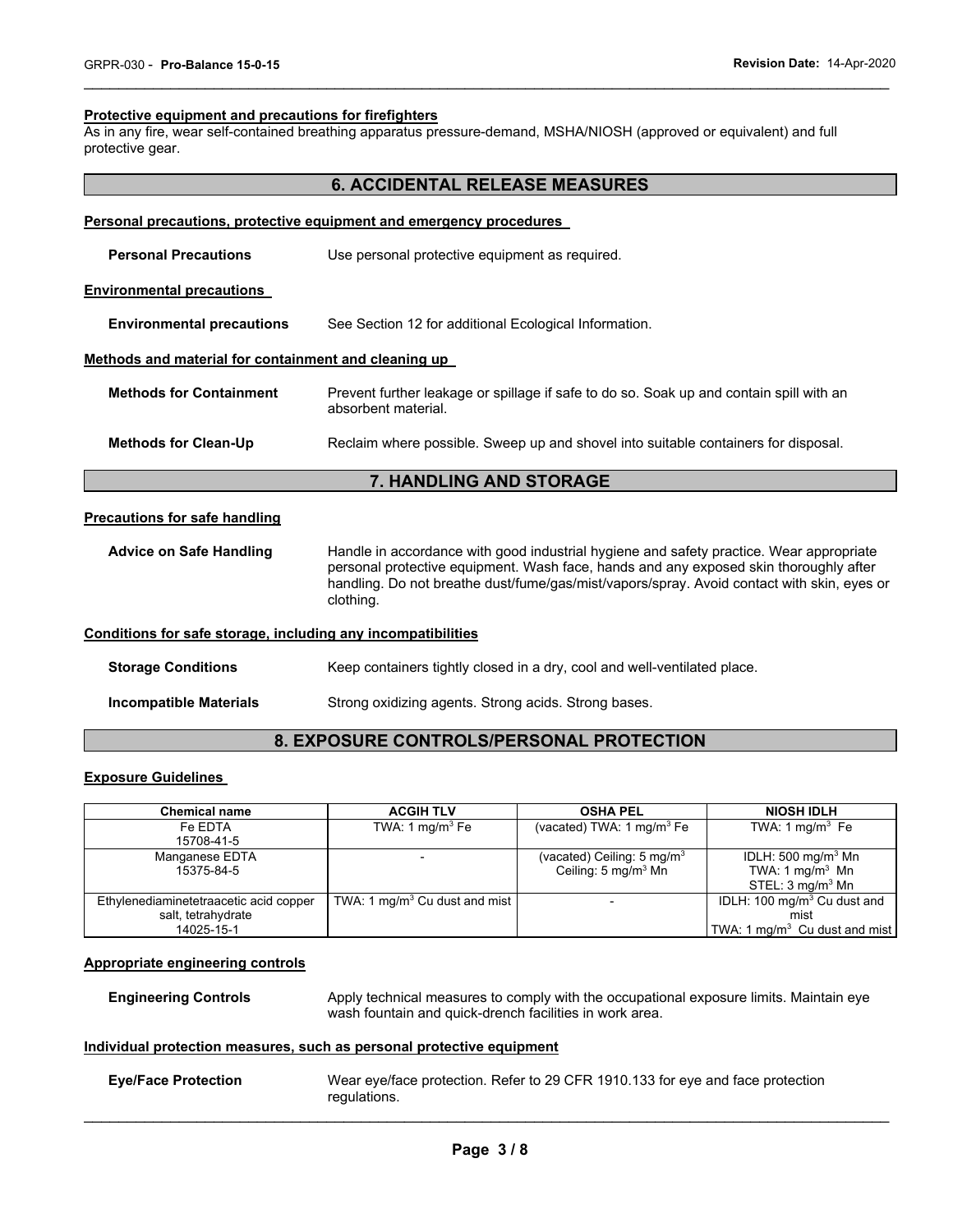| <b>Skin and Body Protection</b> | Wear protective gloves and protective clothing. Refer to 29 CFR 1910.138 for appropriate<br>skin and body protection.                                                                                                                                                                                                          |
|---------------------------------|--------------------------------------------------------------------------------------------------------------------------------------------------------------------------------------------------------------------------------------------------------------------------------------------------------------------------------|
| <b>Respiratory Protection</b>   | If necessary, wear a MSHA/NIOSH-approved respirator. Refer to 29 CFR 1910.134 for<br>respiratory protection requirements.                                                                                                                                                                                                      |
|                                 | General Hygiene Considerations Avoid contact with skin, eyes and clothing. After handling this product, wash hands before<br>eating, drinking, or smoking. If contact occurs, remove contaminated clothing. If needed,<br>take first aid action shown on section 4 of this SDS. Launder contaminated clothing before<br>reuse. |

\_\_\_\_\_\_\_\_\_\_\_\_\_\_\_\_\_\_\_\_\_\_\_\_\_\_\_\_\_\_\_\_\_\_\_\_\_\_\_\_\_\_\_\_\_\_\_\_\_\_\_\_\_\_\_\_\_\_\_\_\_\_\_\_\_\_\_\_\_\_\_\_\_\_\_\_\_\_\_\_\_\_\_\_\_\_\_\_\_\_\_\_\_

# **9. PHYSICAL AND CHEMICAL PROPERTIES**

## **Information on basic physical and chemical properties**

| <b>Physical state</b>            | Liquid         |                       |                |
|----------------------------------|----------------|-----------------------|----------------|
| Appearance                       | Not determined | Odor                  | Not determined |
| Color                            | Not determined | <b>Odor Threshold</b> | Not determined |
| <b>Property</b>                  | <b>Values</b>  | Remarks • Method      |                |
| рH                               | Not determined |                       |                |
| Melting point / freezing point   | Not determined |                       |                |
| Boiling point / boiling range    | Not determined |                       |                |
| <b>Flash point</b>               | Not determined |                       |                |
| <b>Evaporation Rate</b>          | Not determined |                       |                |
| <b>Flammability (Solid, Gas)</b> | Not determined |                       |                |
| <b>Flammability Limit in Air</b> |                |                       |                |
| Upper flammability or explosive  | Not determined |                       |                |
| limits                           |                |                       |                |
| Lower flammability or explosive  | Not determined |                       |                |
| limits                           |                |                       |                |
| <b>Vapor Pressure</b>            | Not determined |                       |                |
| <b>Vapor Density</b>             | Not determined |                       |                |
| <b>Relative Density</b>          | Not determined |                       |                |
| <b>Water Solubility</b>          | Not determined |                       |                |
| Solubility in other solvents     | Not determined |                       |                |
| <b>Partition Coefficient</b>     | Not determined |                       |                |
| <b>Autoignition temperature</b>  | Not determined |                       |                |
| <b>Decomposition temperature</b> | Not determined |                       |                |
| <b>Kinematic viscosity</b>       | Not determined |                       |                |
| <b>Dynamic Viscosity</b>         | Not determined |                       |                |
| <b>Explosive Properties</b>      | Not determined |                       |                |
| <b>Oxidizing Properties</b>      | Not determined |                       |                |

**10. STABILITY AND REACTIVITY** 

#### **Reactivity**

Not reactive under normal conditions.

# **Chemical stability**

Stable under recommended storage conditions.

#### **Possibility of hazardous reactions**

None under normal processing.

## **Conditions to Avoid**

Keep out of reach of children.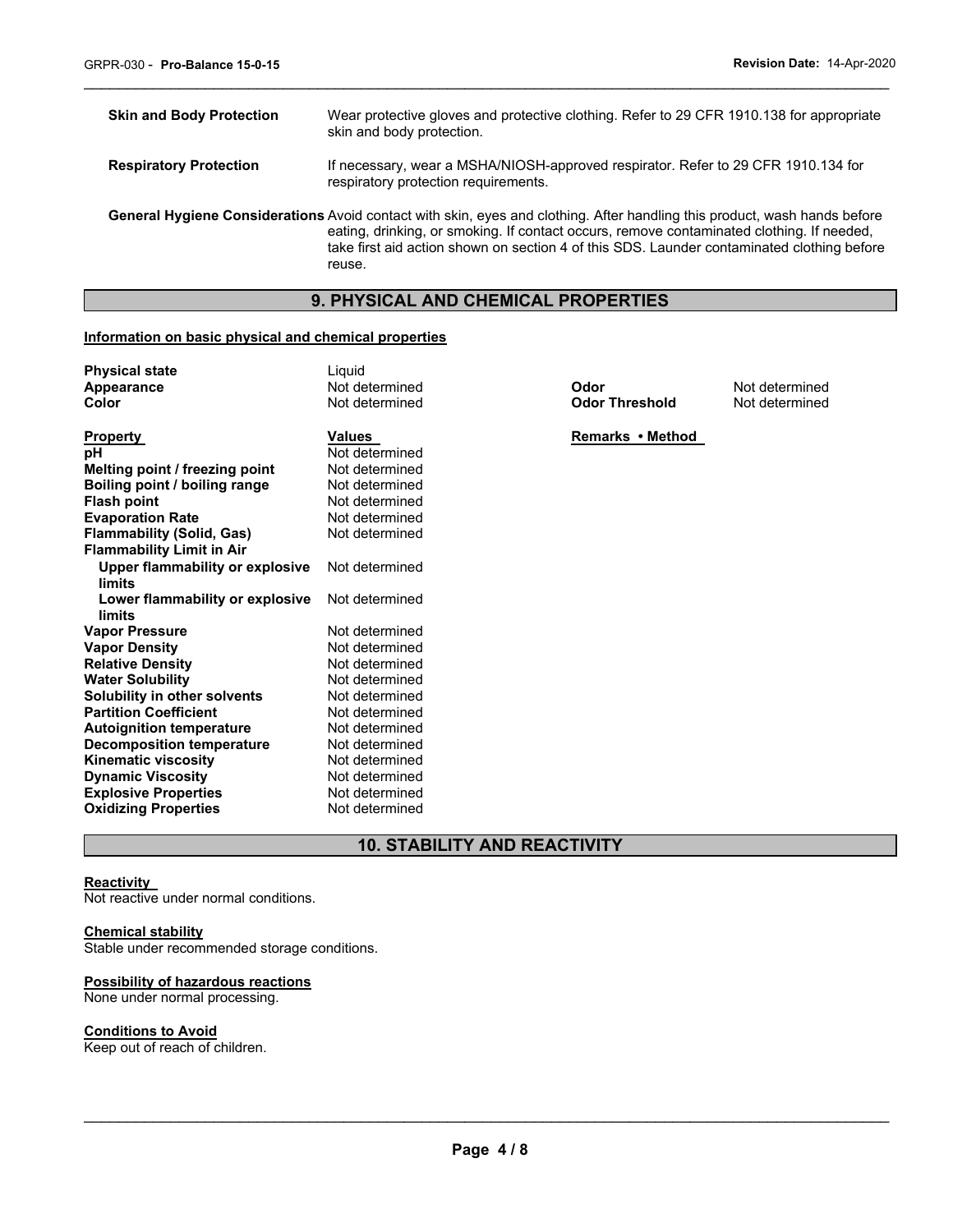#### **Incompatible materials**

Strong oxidizing agents. Strong acids. Strong bases.

## **Hazardous decomposition products**

Carbon oxides. Nitrogen oxides (NOx).

# **11. TOXICOLOGICAL INFORMATION**

\_\_\_\_\_\_\_\_\_\_\_\_\_\_\_\_\_\_\_\_\_\_\_\_\_\_\_\_\_\_\_\_\_\_\_\_\_\_\_\_\_\_\_\_\_\_\_\_\_\_\_\_\_\_\_\_\_\_\_\_\_\_\_\_\_\_\_\_\_\_\_\_\_\_\_\_\_\_\_\_\_\_\_\_\_\_\_\_\_\_\_\_\_

#### **Information on likely routes of exposure**

|  | <b>Product Information</b> |
|--|----------------------------|
|--|----------------------------|

| <b>Eye Contact</b>  | Causes serious eye irritation.                          |  |
|---------------------|---------------------------------------------------------|--|
| <b>Skin Contact</b> | Causes skin irritation.                                 |  |
| <b>Inhalation</b>   | Do not inhale.                                          |  |
| Ingestion           | May cause nausea, vomiting, stomach ache, and diarrhea. |  |

#### **Component Information**

| <b>Chemical name</b>            | Oral LD50                          | <b>Dermal LD50</b>       | <b>Inhalation LC50</b>              |
|---------------------------------|------------------------------------|--------------------------|-------------------------------------|
| Urea<br>$57-13-6$               | $= 8471$ mg/kg (Rat)               | $\overline{\phantom{0}}$ | ٠                                   |
| Potassium Carbonate<br>584-08-7 | $= 1870$ mg/kg (Rat)               |                          | ٠                                   |
| Water<br>7732-18-5              | $> 90$ mL/kg (Rat)                 |                          | -                                   |
| Fe EDTA<br>15708-41-5           | $>$ 5000 mg/kg (Rat) = 5 g/kg (Rat | $>$ 5000 mg/kg (Rat)     | $> 2.05$ g/m <sup>3</sup> (Rat) 4 h |
| Zinc EDT<br>14025-21-9          | $= 1750$ mg/kg (Rat)               |                          | -                                   |

#### **Symptoms related to the physical, chemical and toxicological characteristics**

**Symptoms** Please see section 4 of this SDS for symptoms.

# **Delayed and immediate effects as well as chronic effects from short and long-term exposure**

**Carcinogenicity** Based on the information provided, this product does not contain any carcinogens or potential carcinogens as listed by OSHA, IARC or NTP.

#### **Numerical measures of toxicity**

**The following values are calculated based on chapter 3.1 of the GHS document** . **Oral LD50** 5,510.50 mg/kg

# **12. ECOLOGICAL INFORMATION**

#### **Ecotoxicity**

An environmental hazard cannot be excluded in the event of unprofessional handling or disposal.

#### **Component Information**

| Chemical name | Algae/aguatic plants | Fish                         | Crustacea                                              |
|---------------|----------------------|------------------------------|--------------------------------------------------------|
| Jrea          |                      | 16200 - 18300: 96 h Poecilia | 110000: 24 h Daphnia magna Straus I                    |
| 57-13-6       |                      | reticulata mg/L LC50         | mg/L EC50 3910: 48 h Daphnia<br>magna mg/L EC50 Static |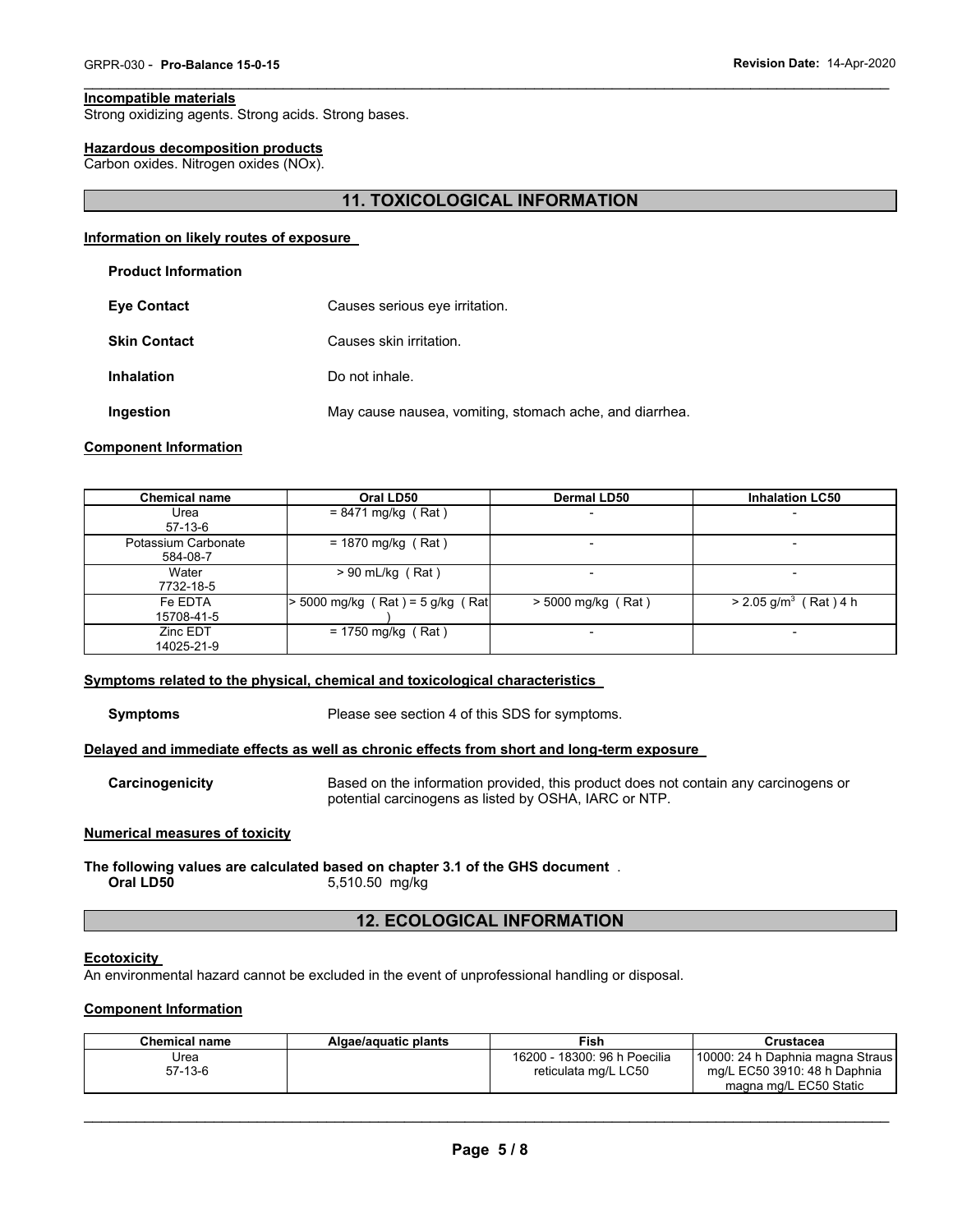| Potassium Carbonate             |                               | 630: 48 h Ceriodaphnia dubia mg/L |
|---------------------------------|-------------------------------|-----------------------------------|
| 584-08-7                        |                               | LC50                              |
| Fe FDTA                         | 100: 96 h Oncorhynchus mykiss |                                   |
| 15708-41-5                      | mg/L LC50 static              |                                   |
| <b>Zinc FDT</b>                 | 685: 96 h Lepomis macrochirus |                                   |
| 14025-21-9                      | mg/L LC50 static              |                                   |
| Ethylenediaminetetraacetic acid | 555: 96 h Lepomis macrochirus |                                   |
| copper salt, tetrahydrate       | mg/L LC50 static              |                                   |
| 14025-15-1                      |                               |                                   |

#### **Persistence/Degradability**

Not determined.

## **Bioaccumulation**

There is no data for this product.

## **Mobility**

| Chemical .<br>namo<br>ाावागा            | ---<br>.<br>הם<br>coefficient<br>artitior. |  |  |
|-----------------------------------------|--------------------------------------------|--|--|
| Urea                                    | 1.59<br>- 1                                |  |  |
| $\overline{A}$<br>--<br>ь.<br>ت-د ۱ - ۲ |                                            |  |  |

## **Other Adverse Effects**

Not determined

# **13. DISPOSAL CONSIDERATIONS**

## **Waste Treatment Methods**

| <b>Disposal of Wastes</b>     | Disposal should be in accordance with applicable regional, national and local laws and<br>regulations. |
|-------------------------------|--------------------------------------------------------------------------------------------------------|
| <b>Contaminated Packaging</b> | Disposal should be in accordance with applicable regional, national and local laws and<br>regulations. |

# **California Hazardous Waste Status**

| Chemical name                                             | California Hazardous Waste Status |  |
|-----------------------------------------------------------|-----------------------------------|--|
| Ethylenediaminetetraacetic acid copper salt, tetrahydrate | Гохіс                             |  |
| 14025-15-1                                                |                                   |  |

# **14. TRANSPORT INFORMATION**

| <b>Note</b> | Please see current shipping paper for most up to date shipping information, including<br>exemptions and special circumstances. |
|-------------|--------------------------------------------------------------------------------------------------------------------------------|
| <b>DOT</b>  | Not regulated                                                                                                                  |
| <b>IATA</b> | Not regulated                                                                                                                  |
| <b>IMDG</b> | Not regulated                                                                                                                  |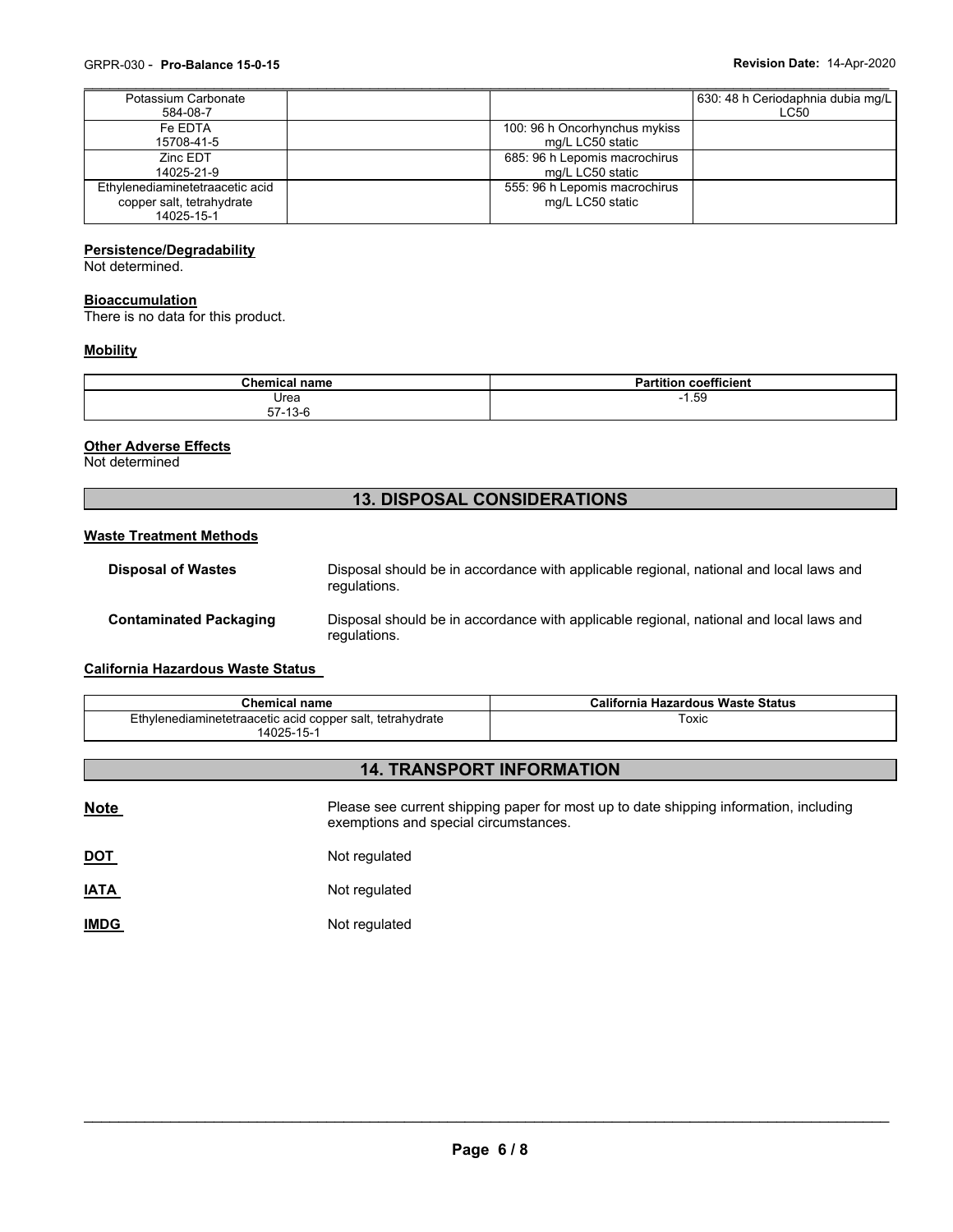# $\mathcal{L}_\mathcal{L} = \{ \mathcal{L}_\mathcal{L} = \{ \mathcal{L}_\mathcal{L} = \{ \mathcal{L}_\mathcal{L} = \{ \mathcal{L}_\mathcal{L} = \{ \mathcal{L}_\mathcal{L} = \{ \mathcal{L}_\mathcal{L} = \{ \mathcal{L}_\mathcal{L} = \{ \mathcal{L}_\mathcal{L} = \{ \mathcal{L}_\mathcal{L} = \{ \mathcal{L}_\mathcal{L} = \{ \mathcal{L}_\mathcal{L} = \{ \mathcal{L}_\mathcal{L} = \{ \mathcal{L}_\mathcal{L} = \{ \mathcal{L}_\mathcal{$ **15. REGULATORY INFORMATION**

#### **International Inventories**

| <b>Chemical name</b>           |                   | <b>TSCA TSCA Inventory DSL/NDSL EINECS/ELI</b><br><b>Status</b> | <b>NCS</b> | <b>ENCS</b> | <b>IECSC</b> | <b>KECL</b>       | <b>PICCS</b> | <b>AICS</b>  |
|--------------------------------|-------------------|-----------------------------------------------------------------|------------|-------------|--------------|-------------------|--------------|--------------|
| Urea                           | v                 | <b>ACTIVE</b>                                                   |            | Χ           | $\checkmark$ | $\checkmark$      | x            |              |
|                                | ᄉ                 |                                                                 |            |             | $\checkmark$ | ⋏                 |              |              |
| Methylene diurea               |                   |                                                                 |            |             | ∧            |                   |              |              |
| Potassium Carbonate            | X                 | <b>ACTIVE</b>                                                   |            | x           | v            | $\checkmark$      | X            |              |
| Water                          | v<br>v            | <b>ACTIVE</b>                                                   |            | x           | v            | $\checkmark$<br>́ | ⋏            |              |
| Fe EDTA                        | X                 | <b>ACTIVE</b>                                                   | x          |             | $\checkmark$ | x                 | x            | $\checkmark$ |
| Manganese EDTA                 | X                 | <b>ACTIVE</b>                                                   |            | X           | v            |                   |              |              |
| Zinc EDT                       | $\checkmark$<br>⋏ | <b>ACTIVE</b>                                                   |            | X           | $\check{ }$  |                   |              |              |
| Ethylenediaminetetraacetic     | X                 | <b>ACTIVE</b>                                                   | x          | X           | $\checkmark$ | $\check{ }$<br>⋏  | x            |              |
| acid copper salt, tetrahydrate |                   |                                                                 |            |             |              |                   |              |              |

#### **Legend:**

*TSCA - United States Toxic Substances Control Act Section 8(b) Inventory* 

*DSL/NDSL - Canadian Domestic Substances List/Non-Domestic Substances List* 

*EINECS/ELINCS - European Inventory of Existing Chemical Substances/European List of Notified Chemical Substances* 

*ENCS - Japan Existing and New Chemical Substances* 

*IECSC - China Inventory of Existing Chemical Substances* 

*KECL - Korean Existing and Evaluated Chemical Substances* 

*PICCS - Philippines Inventory of Chemicals and Chemical Substances* 

*AICS - Australian Inventory of Chemical Substances* 

# **US Federal Regulations**

#### **CERCLA**

This material, as supplied, does not contain any substances regulated as hazardous substances under the Comprehensive Environmental Response Compensation and Liability Act (CERCLA) (40 CFR 302) or the Superfund Amendments and Reauthorization Act (SARA) (40 CFR 355).

#### **SARA 313**

Section 313 of Title III of the Superfund Amendments and Reauthorization Act of 1986 (SARA). This product contains a chemical or chemicals which are subject to the reporting requirements of the Act and Title 40 of the Code of Federal Regulations, Part 372

| <b>Chemical name</b>                                        | <b>CAS No</b> | Weight-% | <b>SARA 313 - Threshold</b><br>Values % |
|-------------------------------------------------------------|---------------|----------|-----------------------------------------|
| Manganese EDTA - 15375-84-5                                 | 15375-84-5    | <1.0     |                                         |
| Zinc EDT - 14025-21-9                                       | 14025-21-9    | <1.0     |                                         |
| Ethylenediaminetetraacetic acid copper salt, tetrahydrate - | 14025-15-1    | <1.0     |                                         |
| 14025-15-1                                                  |               |          |                                         |

#### **CWA (Clean Water Act)**

This product contains the following substances which are regulated pollutants pursuant to the Clean Water Act (40 CFR 122.21 and 40 CFR 122.42)

| <b>Chemical name</b>                                         | <b>CWA - Reportable</b><br>Quantities | <b>CWA - Toxic Pollutants CWA - Priority Pollutants</b> | <b>CWA - Hazardous</b><br><b>Substances</b> |
|--------------------------------------------------------------|---------------------------------------|---------------------------------------------------------|---------------------------------------------|
| Ethylenediaminetetraacetic acid<br>copper salt, tetrahydrate |                                       |                                                         |                                             |

# **US State Regulations**

#### **California Proposition 65**

This product does not contain any Proposition 65 chemicals.